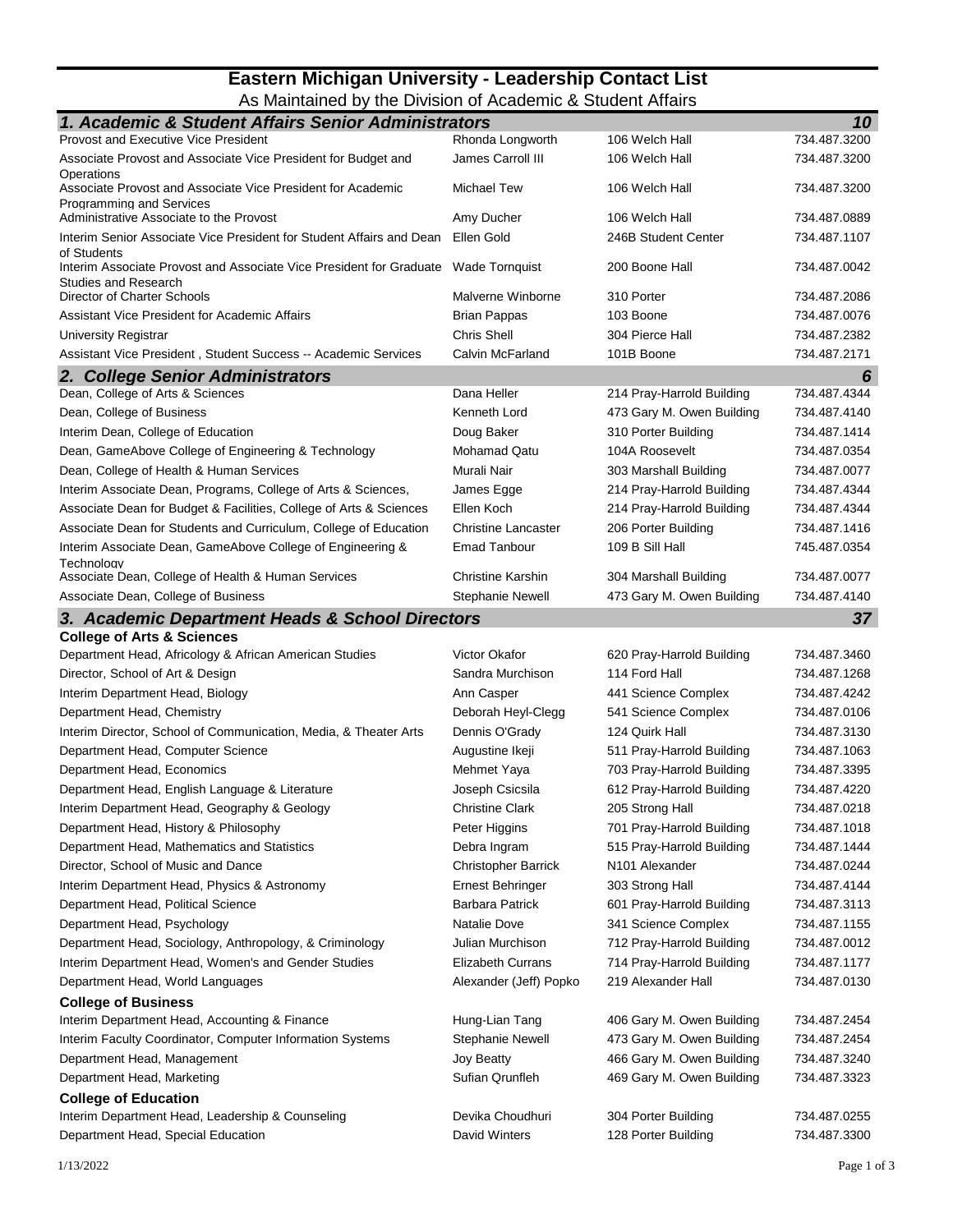| Department Head, Teacher Education                                                    | Wendy Burke              | 313 Porter Building           | 734.487.1416                 |
|---------------------------------------------------------------------------------------|--------------------------|-------------------------------|------------------------------|
| <b>GameAbove College of Engineering and Technology</b>                                |                          |                               |                              |
| Interim Director, School of Engineering                                               | Phil Rufe                | 118 Sill Hall                 | 734.487.0354                 |
| Interim Director, School of Information Security & Applied Computing                  | Sean Che                 | 109 Sill Hall                 | 734.487.0354                 |
| Department Head, Military Science and Leadership                                      | <b>Eli Ruesink</b>       | 18 Roosevelt Hall             | 734.487.1020                 |
| Interim Director, School of Technology & Professional Services                        | Julie Becker             | 122 Sill Hall                 | 734.487.1161                 |
| Management<br>Acting Director, School of Visual & Built Environments                  | <b>Emad Tanbour</b>      | 206 Roosevelt Hall            | 734.487.2490                 |
| <b>College of Health &amp; Human Services</b>                                         |                          |                               |                              |
| Director, School of Health Promotion and Human Performance                            | Christopher Herman       | 318 Porter Building           | 734.487.2815                 |
| Director, School of Health Sciences                                                   | Colleen Croxall          | 313 Marshall Building         | 734.487.4096                 |
| Director, School of Nursing                                                           | <b>Michael Williams</b>  | 309 Marshall Building         | 734.487.2310                 |
| Director, Physician Assistant Program                                                 | Maria Keelon             | 204B Rackham                  | 734.487.9526                 |
| Director, School of Social Work                                                       | Jennifer Kellman-Fritz   | 317 Marshall Building         | 734.487.0393                 |
| <b>Honors College</b>                                                                 |                          |                               |                              |
| Dean                                                                                  | Ann Eisenberg            | Honors College, 511 W. Forest | 734.487.0347                 |
| Associate Dean                                                                        | John Staunton            | Honors College, 511 W. Forest | 734.487.0341                 |
| Assistant Director                                                                    | Jieron M. Robinson       | Honors College, 511 W. Forest | 734.487.0341                 |
| Library                                                                               |                          |                               |                              |
| University Librarian                                                                  | Rhonda Fowler            | 200D Bruce T. Halle Library   | 734.487.2587                 |
| 4. Directors of Institutes, Centers, and Offices                                      |                          |                               | 41                           |
| Director, Academic Engagement Programs                                                | Jessica Alexander        | 203 Boone Hall                | 734.487.6570                 |
| Assistant Director, Academic Advising                                                 | Alicia Apperson          | 200 McKenny                   | 734.487.3148                 |
| Director, Faculty Development Center                                                  | Jeffrey Bernstein        | 109D Bruce T. Halle Library   | 734.487.2530                 |
| Director, Campus and Community Writing                                                | Ann M. Blakeslee         | Halle Library                 | 734.487.4813                 |
| Director, Diversity and Community Involvement                                         | Steven Bryant            | 340 C Student Center          | 734.487.6790                 |
| Director, Office of Research Development                                              | Erica Goff               | 200 Boone Hall                | 734.487.3090                 |
| Senior Director of Development, GameAbove College of Engineering                      | Lisa Comben              | 150 Sill Hall                 | 734.487.0354                 |
| & Technology, Corporate & Foundation Relations<br>Director, Academic Support Programs | Vacant                   | G-04 Halle Library            | 734.487.2133                 |
| Director, Undergraduate Studies                                                       | Doris Fields             | 101C Boone                    | 734.487.7696                 |
| Director, Children's Institute                                                        | <b>Chris Finch</b>       | 101 Fletcher                  | 734.487.2348                 |
| Director, Program Administration and Assurance                                        | Evan Finley              | 101G, Boone                   | 734.487.8954                 |
| Assistant Director, IT Infrastructure Systems                                         | Ralph Fitzpatrick        | 118 Pray-Harrold              | 734.487.6404                 |
| Director, IT Enterprise Application Services                                          | <b>Bill Jones</b>        | 118 Pray-Harrold              | 734.487.4466                 |
| Director, Office for International Students and Scholars                              | <b>Esther Gunel</b>      | 244 Student Center            | 734.487.3116                 |
| Development Coordinator, College of Arts and Sciences                                 | <b>Courtney Marshall</b> | 214F Pray-Harrold Building    | 734.487.1322                 |
| <b>University Ombuds</b>                                                              | Julia Heck               | Student Center 240N & 240O    | 734.487.0074                 |
| Director, Financial Aid                                                               | Donna Holubik            | 403 Pierce Hall               | 734.487.1048                 |
| Director, Disability Resource Center                                                  | LaMarcus Howard          | 246 Student Center            | 734.487.2470                 |
| Human Resources Consultant                                                            | <b>Candice Hunter</b>    | 103 Boone Hall                | 734.487.0076                 |
| Director, Network & System Services                                                   | Rocky Jenkins            | 118 Pray-Harrold              | 734.487.3145                 |
| Director of Development (COE)                                                         | Christa Reid             | 310J Porter Building          | 734.487.0496                 |
| Managing Director, EMU Autism Collaborative Center                                    | Kristine Kastle          | 1055 Cornell Road             | 734.487.2890                 |
| Director of Development (COB)                                                         | Cheryl Kernander         | 473 Gary M. Owen Building     | 734.487.4341                 |
| Director of Community College Relations                                               | Colleen Kibin            | 200 McKenny                   | 734.487.6577                 |
| Director, IT Desktop & Classroom Technology                                           | Aric Kirkland            | G01 Halle                     | 734.487.2948                 |
| Interim Director, General Education                                                   | Wiliam (John) Koolage    | 101 Boone Hall                | 734.487.0439                 |
| Director, Campus Life                                                                 | Lucas Langdon            | 345 Student Center            | 734.487.2493                 |
| Director, Counseling Services                                                         | Lisa Lauterbach          | Snow Health Center            | 734.487.1118                 |
| Associate Director, Academic Human Resources                                          | Mary C. Linblade         | 103 Boone Hall                | 734.487.0076                 |
| Associate Athletic Director for Development                                           | Dan McClean              | <b>Convocation Center</b>     | 734.487.8236                 |
| Assistant Director, Career Development                                                | <b>Crystal Walrath</b>   | 200 McKenny                   | 734.487.1304                 |
|                                                                                       | Elise Sturdivant         | 301A Pierce Hall              |                              |
| Director, Academic Success Partnerships                                               | Roderick Wallace         | 201 Boone Hall                | 734.487.8041<br>734.487.5690 |
| Director, Upward Bound<br>Coordinator, Title IX                                       | Anika Awai-Williams      | 100C Boone                    |                              |
|                                                                                       | Laura Wilbanks           | 112 Welch Hall                | 734.487.2202<br>734.487.6540 |
| Executive Director of EMU Foundation Operations & CFO                                 |                          |                               |                              |